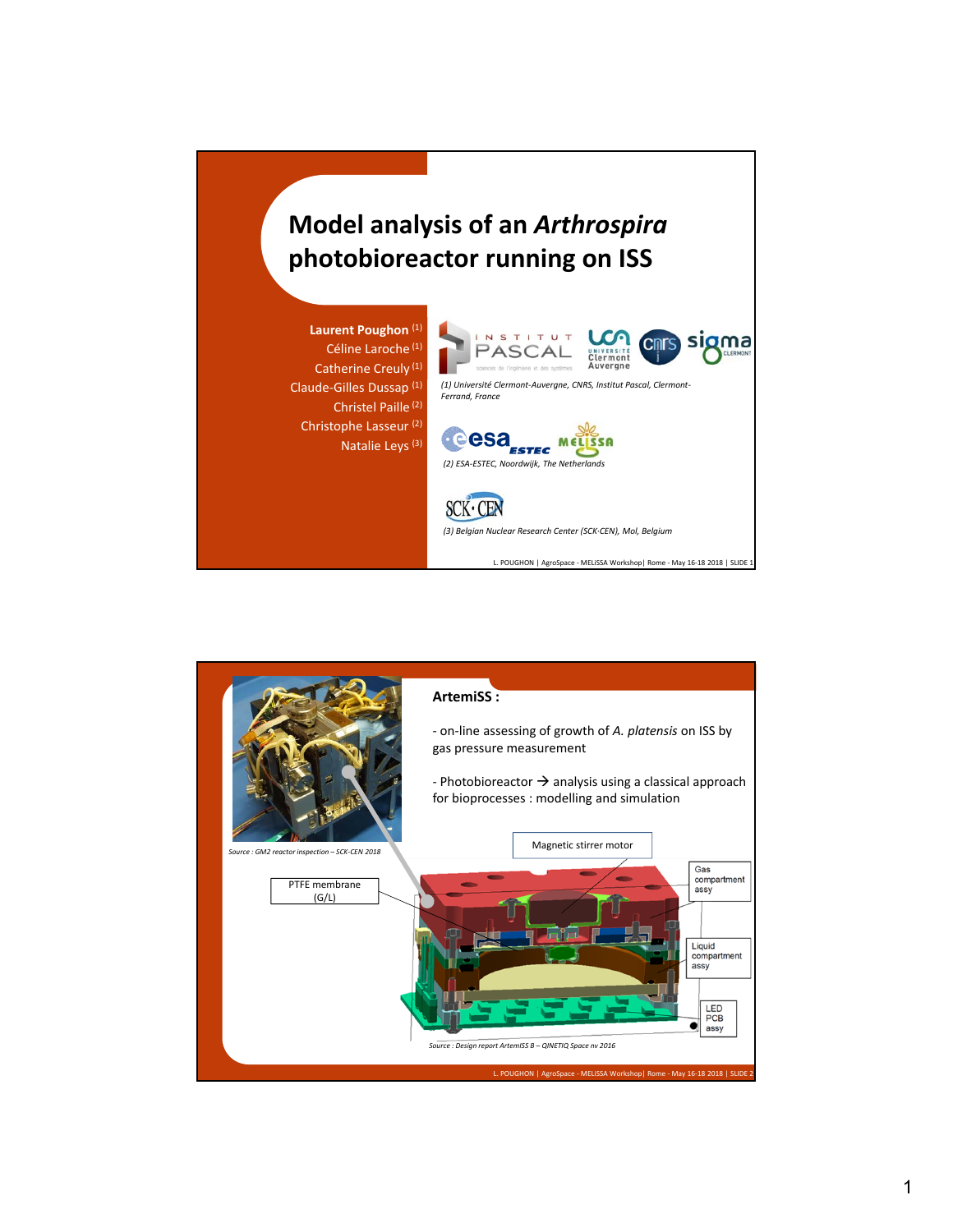

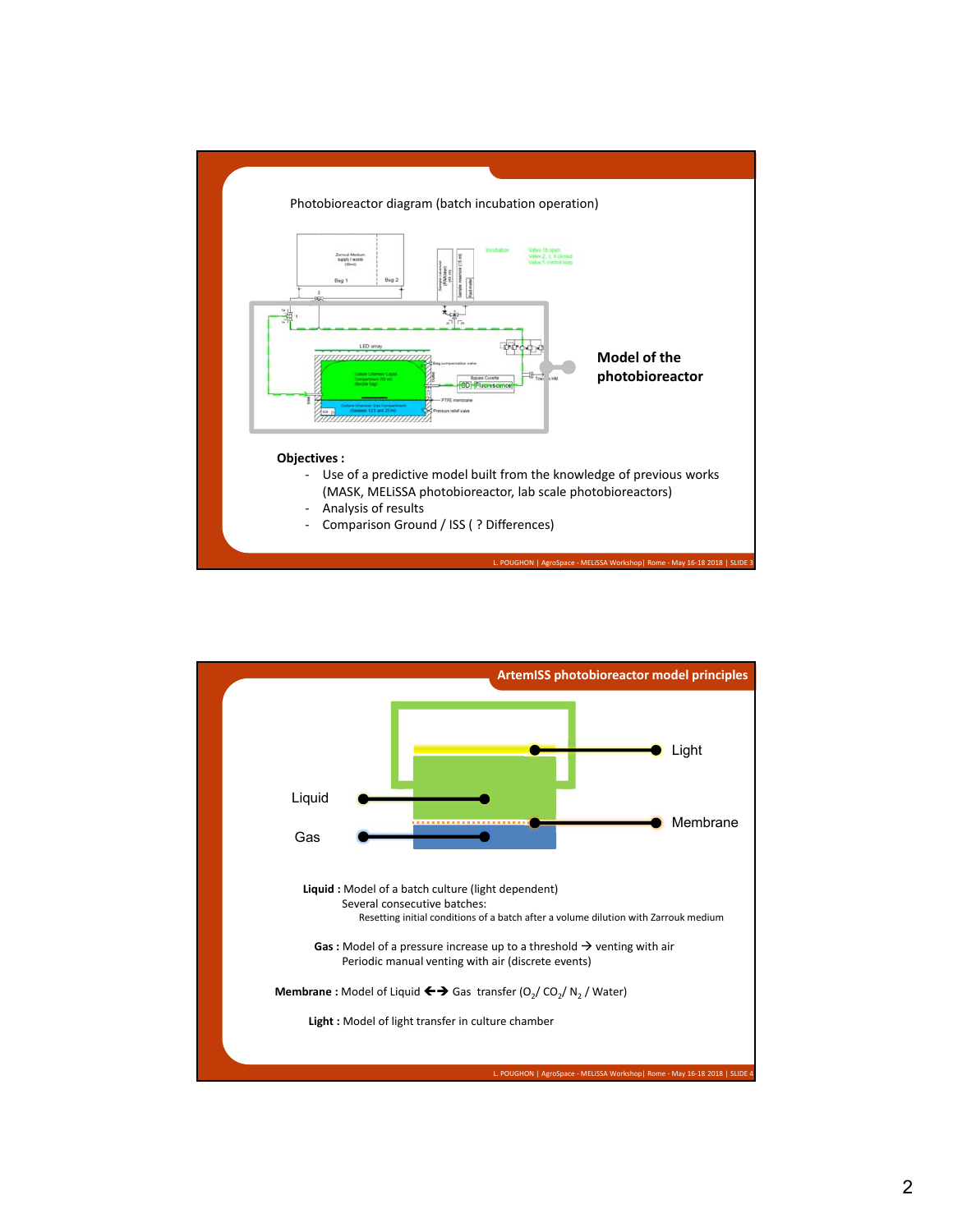

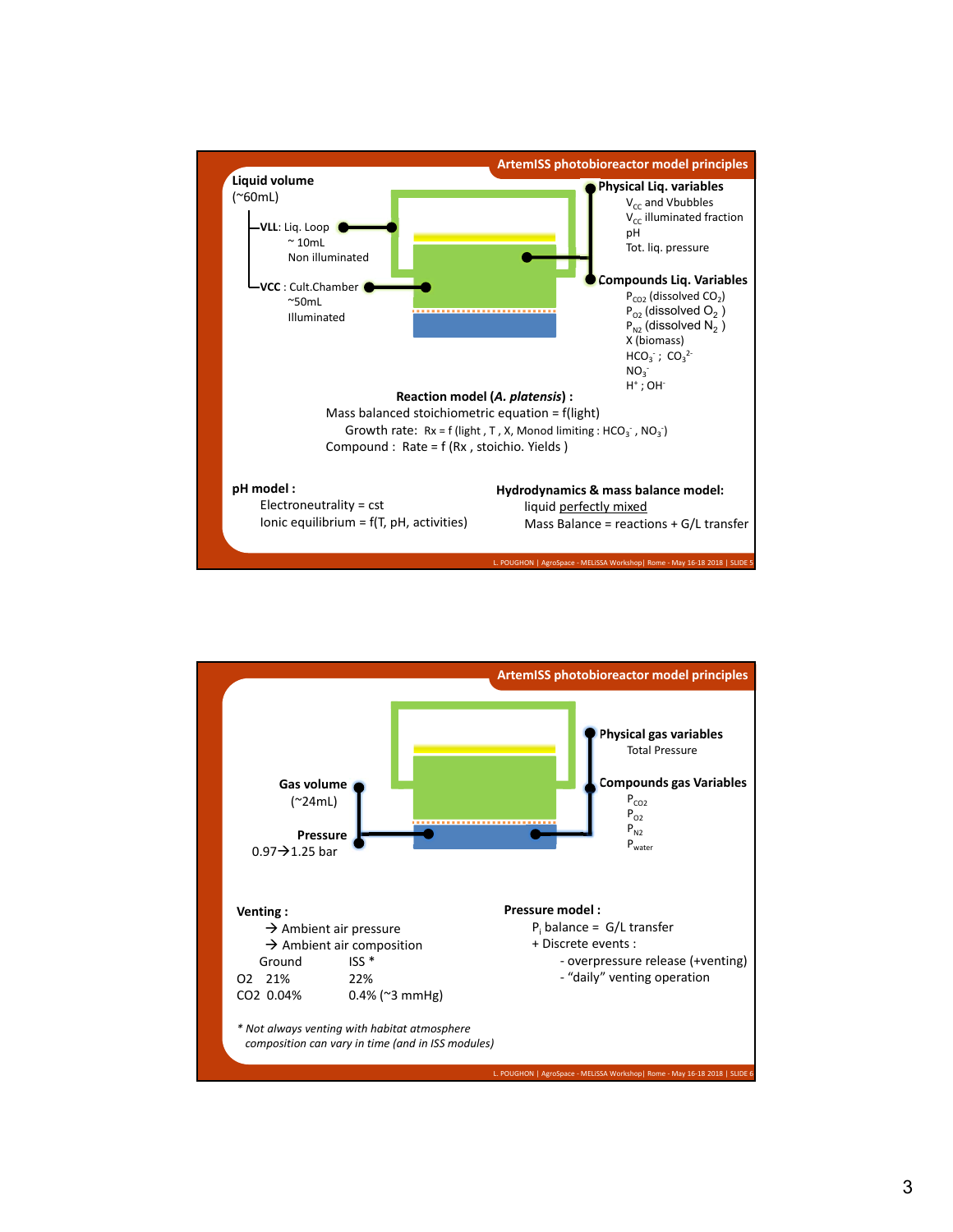

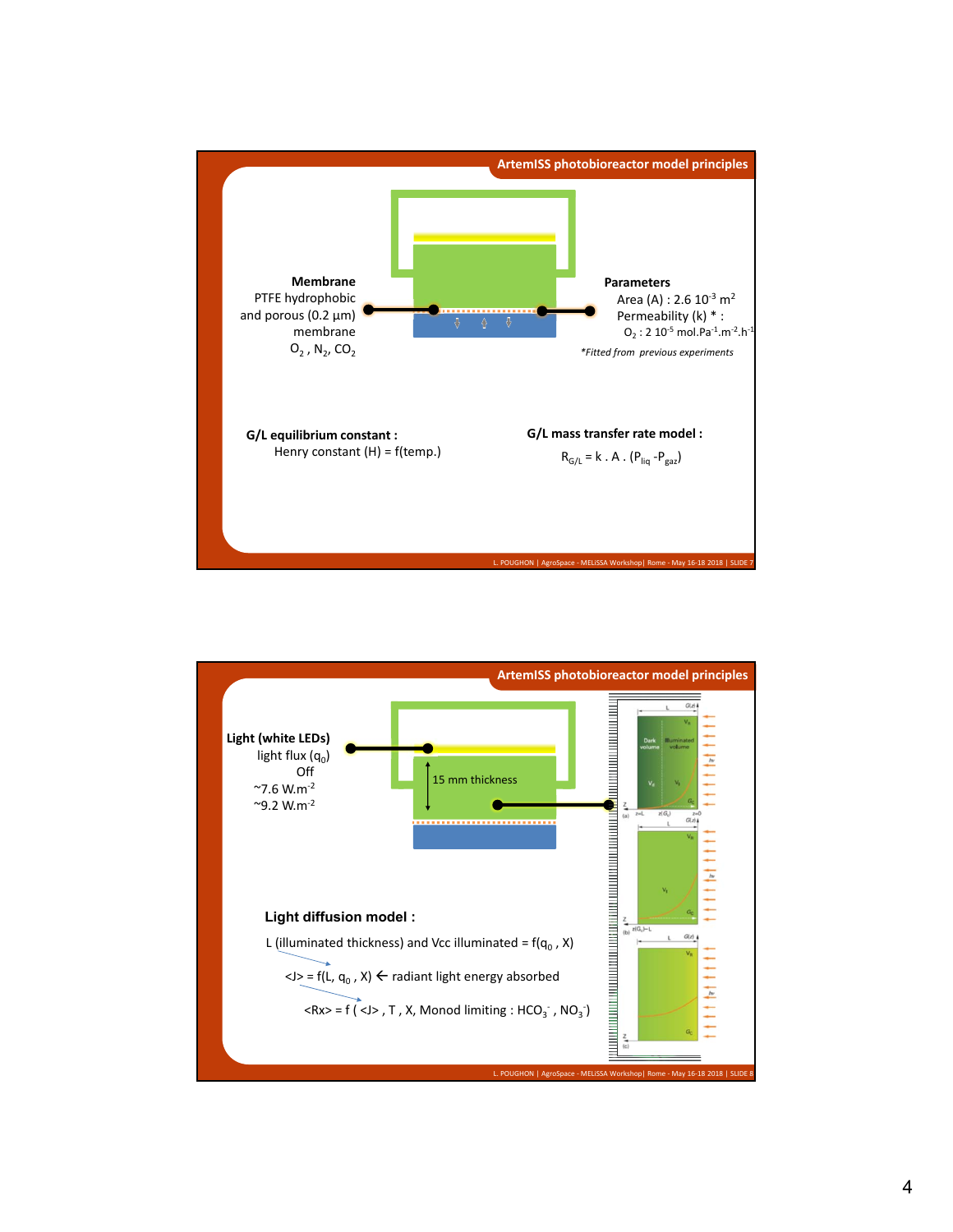

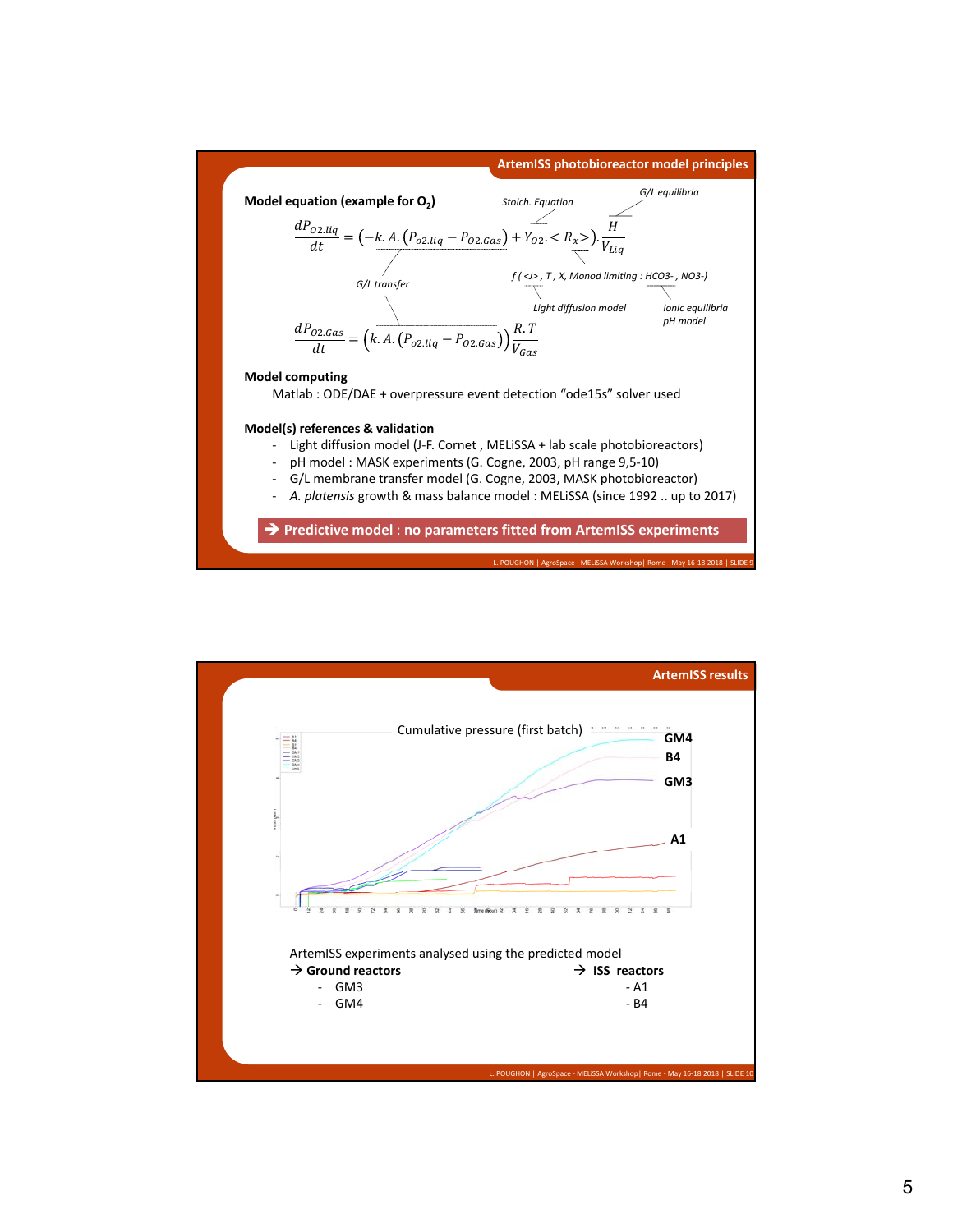

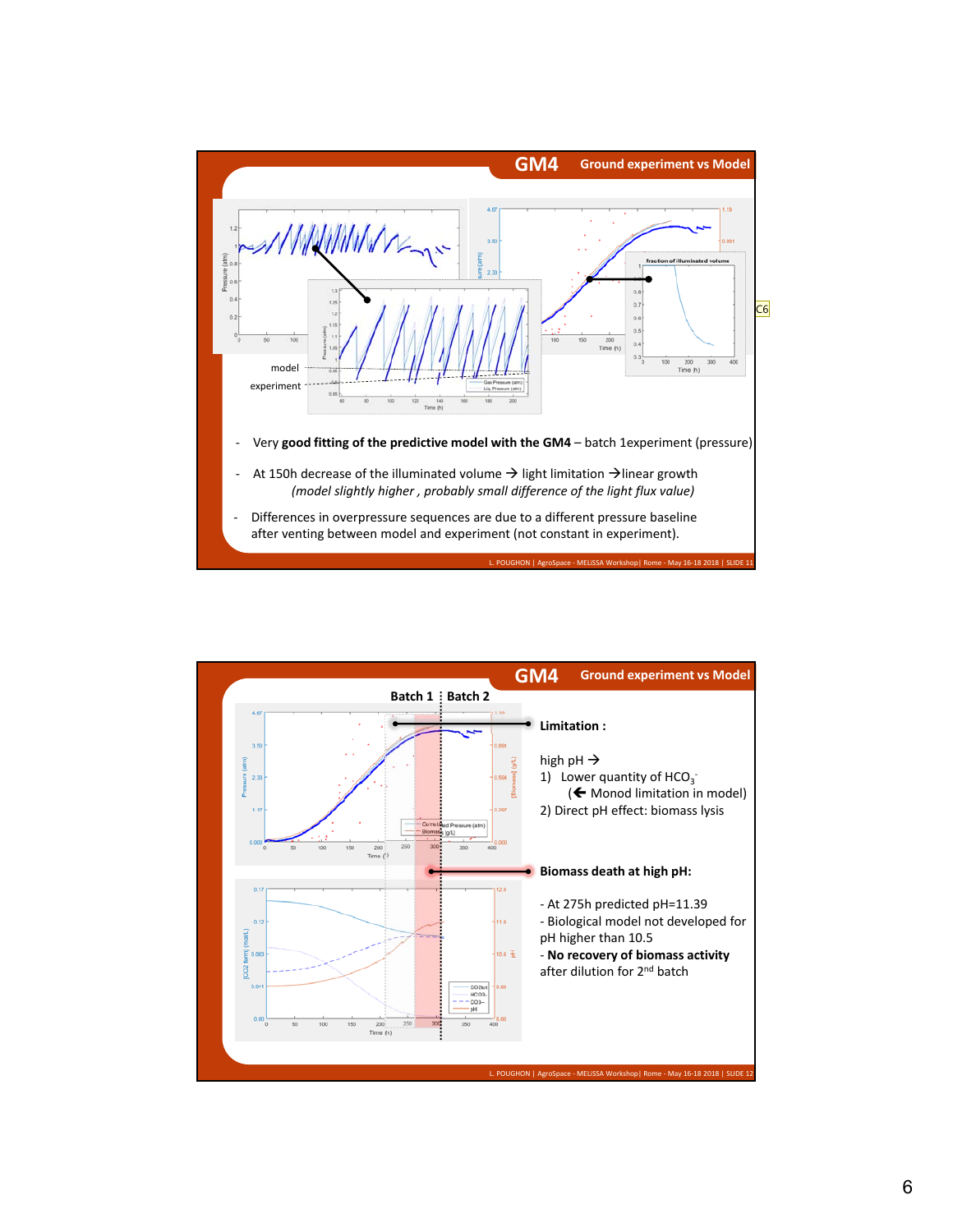**C6** je vois pas ce que représente la petite figure à droite Céline, 04/05/2018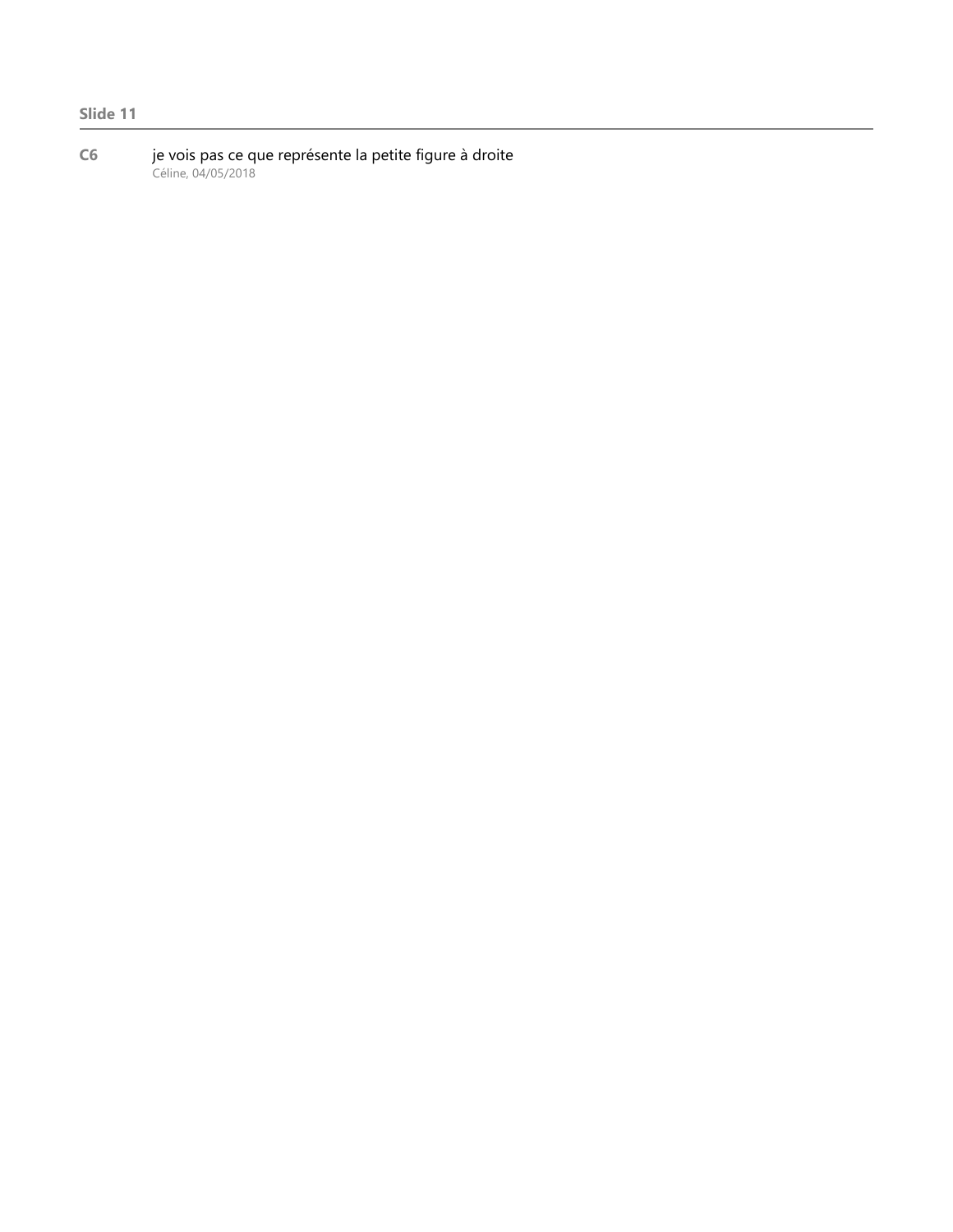

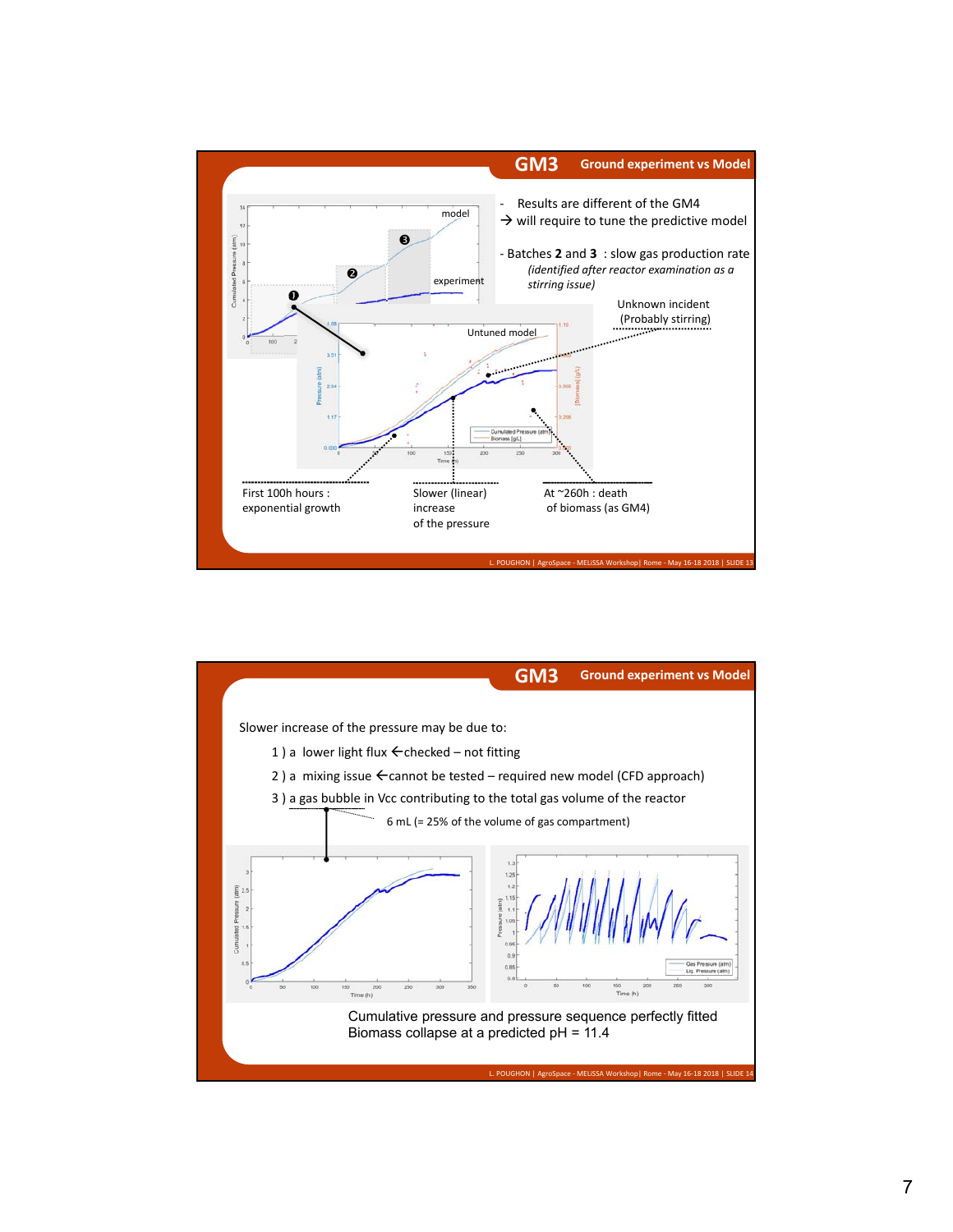

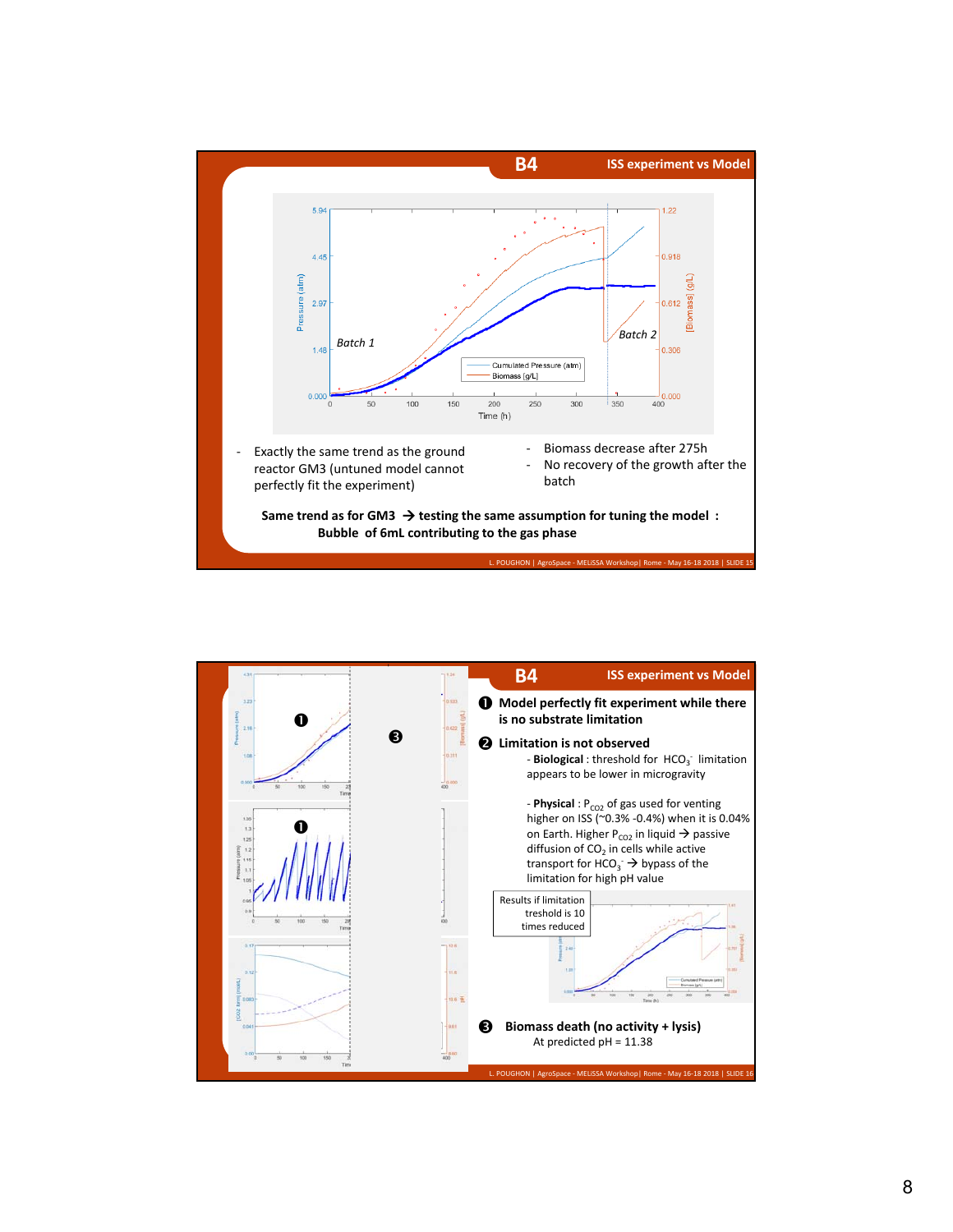